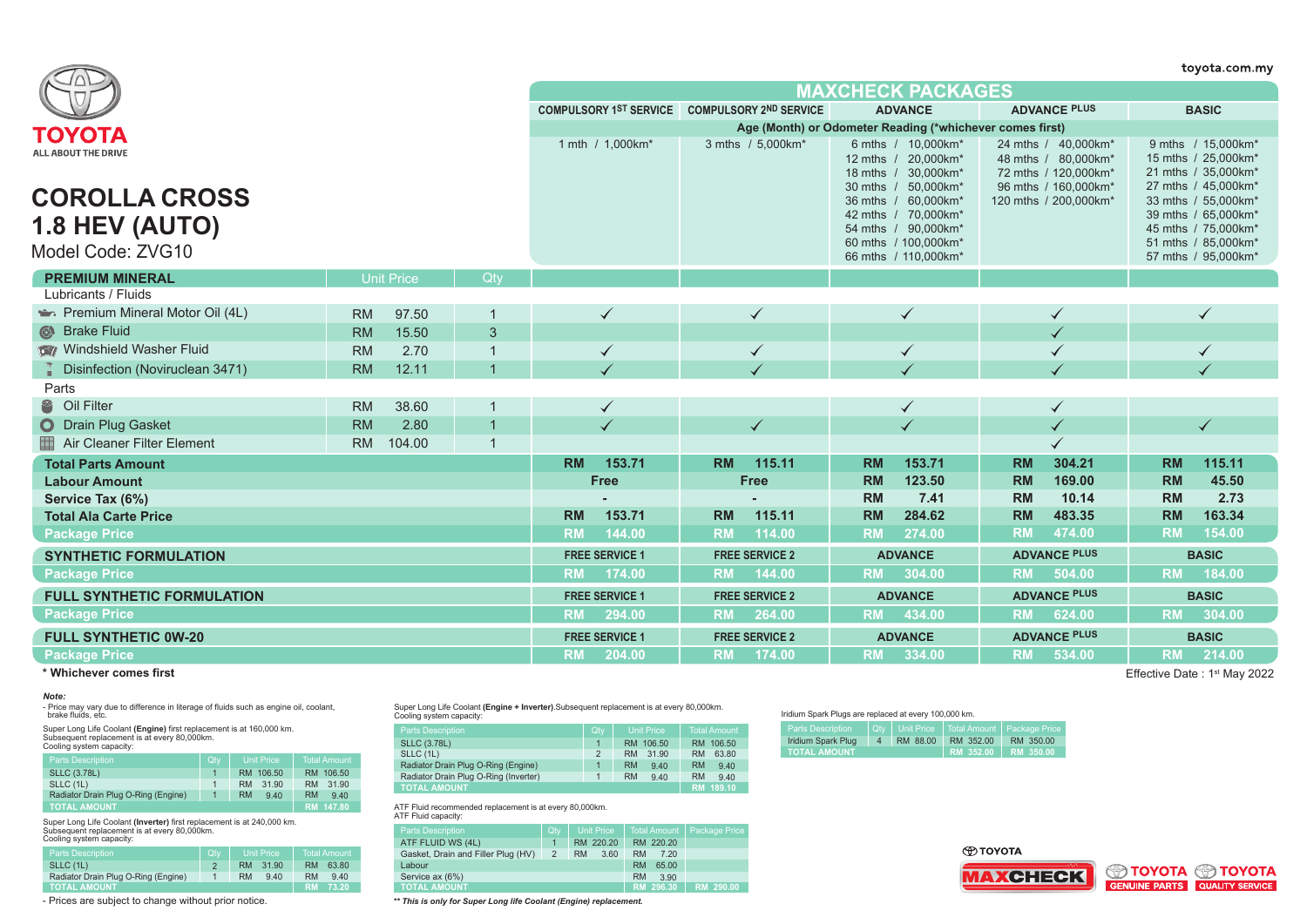|                                                              | toyota.com.my     |        |                |                                               |                               |                |                                                          |           |                                                                                                                                                              |           |                                                                                                                     |              |                                                                                                                                                               |  |
|--------------------------------------------------------------|-------------------|--------|----------------|-----------------------------------------------|-------------------------------|----------------|----------------------------------------------------------|-----------|--------------------------------------------------------------------------------------------------------------------------------------------------------------|-----------|---------------------------------------------------------------------------------------------------------------------|--------------|---------------------------------------------------------------------------------------------------------------------------------------------------------------|--|
|                                                              |                   |        |                |                                               |                               |                |                                                          |           | <b>MAXCHECK PACKAGES</b>                                                                                                                                     |           |                                                                                                                     |              |                                                                                                                                                               |  |
|                                                              |                   |        |                | COMPULSORY 1ST SERVICE COMPULSORY 2ND SERVICE |                               | <b>ADVANCE</b> |                                                          |           |                                                                                                                                                              |           | <b>ADVANCE PLUS</b>                                                                                                 | <b>BASIC</b> |                                                                                                                                                               |  |
| ΤΟΥΟΤΑ                                                       |                   |        |                |                                               |                               |                | Age (Month) or Odometer Reading (*whichever comes first) |           |                                                                                                                                                              |           |                                                                                                                     |              |                                                                                                                                                               |  |
| <b>ALL ABOUT THE DRIVE</b><br><b>CAMRY HYBRID 2.5 (Auto)</b> |                   |        |                |                                               | 1 mth / 1,000km*              |                | 3 mths / 5.000 km <sup>*</sup>                           |           | 6 mths / 10,000km*<br>12 mths / 20,000km*<br>18 mths / 30,000km*<br>30 mths / 50,000km*<br>36 mths / 60,000km*<br>42 mths / 70,000km*<br>54 mths / 90,000km* |           | 24 mths / 40.000km*<br>48 mths / 80,000km*<br>72 mths / 120,000km*<br>96 mths / 160,000km*<br>120 mths / 200,000km* |              | 9 mths / 15.000 km*<br>15 mths / 25,000km*<br>21 mths / 35,000km*<br>27 mths / 45,000km*<br>33 mths / 55,000km*<br>39 mths / 65,000km*<br>45 mths / 75,000km* |  |
| Model Code: AVV50                                            |                   |        |                |                                               |                               |                |                                                          |           | 60 mths / 100,000km*<br>66 mths / 110,000km*                                                                                                                 |           |                                                                                                                     |              | 51 mths / 85,000km*<br>57 mths / 95,000km*                                                                                                                    |  |
| <b>PREMIUM MINERAL</b>                                       | <b>Unit Price</b> |        | Qtv            |                                               |                               |                |                                                          |           |                                                                                                                                                              |           |                                                                                                                     |              |                                                                                                                                                               |  |
| Lubricants / Fluids                                          |                   |        |                |                                               |                               |                |                                                          |           |                                                                                                                                                              |           |                                                                                                                     |              |                                                                                                                                                               |  |
| Premium Mineral Motor Oil (4L)                               | <b>RM</b>         | 97.50  | -1             |                                               |                               |                | $\checkmark$                                             |           |                                                                                                                                                              |           |                                                                                                                     |              |                                                                                                                                                               |  |
| Premium Mineral Motor Oil (1L)                               | <b>RM</b>         | 23.40  | $\overline{1}$ |                                               |                               |                |                                                          |           |                                                                                                                                                              |           |                                                                                                                     |              |                                                                                                                                                               |  |
| Strake Fluid                                                 | <b>RM</b>         | 15.50  | $\overline{2}$ |                                               |                               |                |                                                          |           |                                                                                                                                                              |           |                                                                                                                     |              |                                                                                                                                                               |  |
| Windshield Washer Fluid                                      | <b>RM</b>         | 2.70   | $\overline{1}$ |                                               |                               |                |                                                          |           |                                                                                                                                                              |           |                                                                                                                     |              |                                                                                                                                                               |  |
| Disinfection (Noviruclean 3471)                              | <b>RM</b>         | 12.11  | $\mathbf{1}$   |                                               | $\checkmark$                  |                |                                                          |           |                                                                                                                                                              |           |                                                                                                                     |              |                                                                                                                                                               |  |
| Parts                                                        |                   |        |                |                                               |                               |                |                                                          |           |                                                                                                                                                              |           |                                                                                                                     |              |                                                                                                                                                               |  |
| <sup>2</sup> Oil Filter                                      | <b>RM</b>         | 49.90  |                |                                               |                               |                |                                                          |           |                                                                                                                                                              |           |                                                                                                                     |              |                                                                                                                                                               |  |
| O Drain Plug Gasket                                          | <b>RM</b>         | 2.80   | $\mathbf{1}$   |                                               |                               |                | $\checkmark$                                             |           |                                                                                                                                                              |           | ✓                                                                                                                   |              | $\checkmark$                                                                                                                                                  |  |
| Air Cleaner Filter Element                                   | <b>RM</b>         | 184.50 | $\overline{1}$ |                                               |                               |                |                                                          |           |                                                                                                                                                              |           |                                                                                                                     |              |                                                                                                                                                               |  |
| <b>Total Parts Amount</b>                                    |                   |        |                | <b>RM</b>                                     | 188.41                        | <b>RM</b>      | 115.11                                                   | <b>RM</b> | 188.41                                                                                                                                                       | <b>RM</b> | 403.91                                                                                                              | <b>RM</b>    | 115.11                                                                                                                                                        |  |
| <b>Labour Amount</b>                                         |                   |        |                |                                               | Free                          |                | Free                                                     | <b>RM</b> | 136.50                                                                                                                                                       | <b>RM</b> | 162.50                                                                                                              | <b>RM</b>    | 45.50                                                                                                                                                         |  |
| Service Tax (6%)                                             |                   |        |                |                                               |                               |                |                                                          | <b>RM</b> | 8.19                                                                                                                                                         | <b>RM</b> | 9.75                                                                                                                | <b>RM</b>    | 2.73                                                                                                                                                          |  |
| <b>Total Ala Carte Price</b>                                 |                   |        |                | <b>RM</b>                                     | 188.41                        | <b>RM</b>      | 115.11                                                   | <b>RM</b> | 333.10                                                                                                                                                       | <b>RM</b> | 576.16                                                                                                              | <b>RM</b>    | 163.34                                                                                                                                                        |  |
| <b>Package Price</b>                                         |                   |        |                | <b>RM</b>                                     | 184.00                        | <b>RM</b>      | 114.00                                                   | <b>RM</b> | 324.00                                                                                                                                                       | <b>RM</b> | 574.00                                                                                                              | <b>RM</b>    | 154.00                                                                                                                                                        |  |
| <b>SYNTHETIC FORMULATION</b>                                 |                   |        |                |                                               | <b>COMPULSORY 1ST SERVICE</b> |                | <b>COMPULSORY 2ND SERVICE</b>                            |           | <b>ADVANCE</b>                                                                                                                                               |           | <b>ADVANCE PLUS</b>                                                                                                 |              | <b>BASIC</b>                                                                                                                                                  |  |
| <b>Package Price</b>                                         |                   |        |                |                                               | RM 224.00                     |                | RM 144.00                                                |           | RM 364.00                                                                                                                                                    |           | RM 604.00                                                                                                           | <b>RM</b>    | 184.00                                                                                                                                                        |  |
| <b>FULL SYNTHETIC - 5W 40</b>                                |                   |        |                |                                               | <b>COMPULSORY 1ST SERVICE</b> |                | <b>COMPULSORY 2ND SERVICE</b>                            |           | <b>ADVANCE</b>                                                                                                                                               |           | <b>ADVANCE PLUS</b>                                                                                                 |              | <b>BASIC</b>                                                                                                                                                  |  |
| <b>Package Price</b>                                         |                   |        |                |                                               | RM 374.00                     | <b>RM</b>      | 264.00                                                   | <b>RM</b> | 514.00                                                                                                                                                       | <b>RM</b> | 764.00                                                                                                              | <b>RM</b>    | 304.00                                                                                                                                                        |  |
| <b>FULL SYNTHETIC - 0W 20</b>                                |                   |        |                |                                               | <b>COMPULSORY 1ST SERVICE</b> |                | <b>COMPULSORY 2ND SERVICE</b>                            |           | <b>ADVANCE</b>                                                                                                                                               |           | <b>ADVANCE PLUS</b>                                                                                                 |              | <b>BASIC</b>                                                                                                                                                  |  |
| <b>Package Price</b>                                         |                   |        |                | <b>RM</b>                                     | 264.00                        | <b>RM</b>      | 174.00                                                   | <b>RM</b> | 404.00                                                                                                                                                       | <b>RM</b> | 644.00                                                                                                              | <b>RM</b>    | 214.00                                                                                                                                                        |  |
| * Whichever comes first                                      |                   |        |                |                                               |                               |                |                                                          |           |                                                                                                                                                              |           |                                                                                                                     |              | Effective Date: 1 <sup>st</sup> May 2022                                                                                                                      |  |

## *Note:*

- Price may vary due to difference in literage of fluids such as engine oil, coolant, brake fluids, etc.

Super Long Life Coolant first replacement is at 160,000 km. Subsequent replacement is at every 80,000km. Cooling system capacity:

| Parts                      | Qtv | <b>Unit Price</b> | Total Amount      |
|----------------------------|-----|-------------------|-------------------|
| <b>SLLC (3.785L)</b>       |     | RM 106.50         | RM 213.00         |
| Radiator Drain Plug O-Ring |     | 9.40<br><b>RM</b> | <b>RM</b><br>9,40 |
| <b>TOTAL AMOUNT</b>        |     |                   | RM 222.40         |

- Prices are subject to change without prior notice.

Iridium Spark Plugs are replaced at every 100,000 km.

| mulum opain muys are replaced at every 100,000 nm. |                |                   |           |                            |  |  |  |  |
|----------------------------------------------------|----------------|-------------------|-----------|----------------------------|--|--|--|--|
| <b>Parts</b>                                       | <b>Otv</b>     | <b>Unit Price</b> |           | Total Amount Package Price |  |  |  |  |
| Iridium Spark Plug                                 | $\overline{4}$ | RM 107.90         | RM 431.60 | RM 430.00                  |  |  |  |  |
| <b>TOTAL AMOUNT</b>                                |                | RM 431.60         | RM 430.00 |                            |  |  |  |  |

**O TOYOTA** 





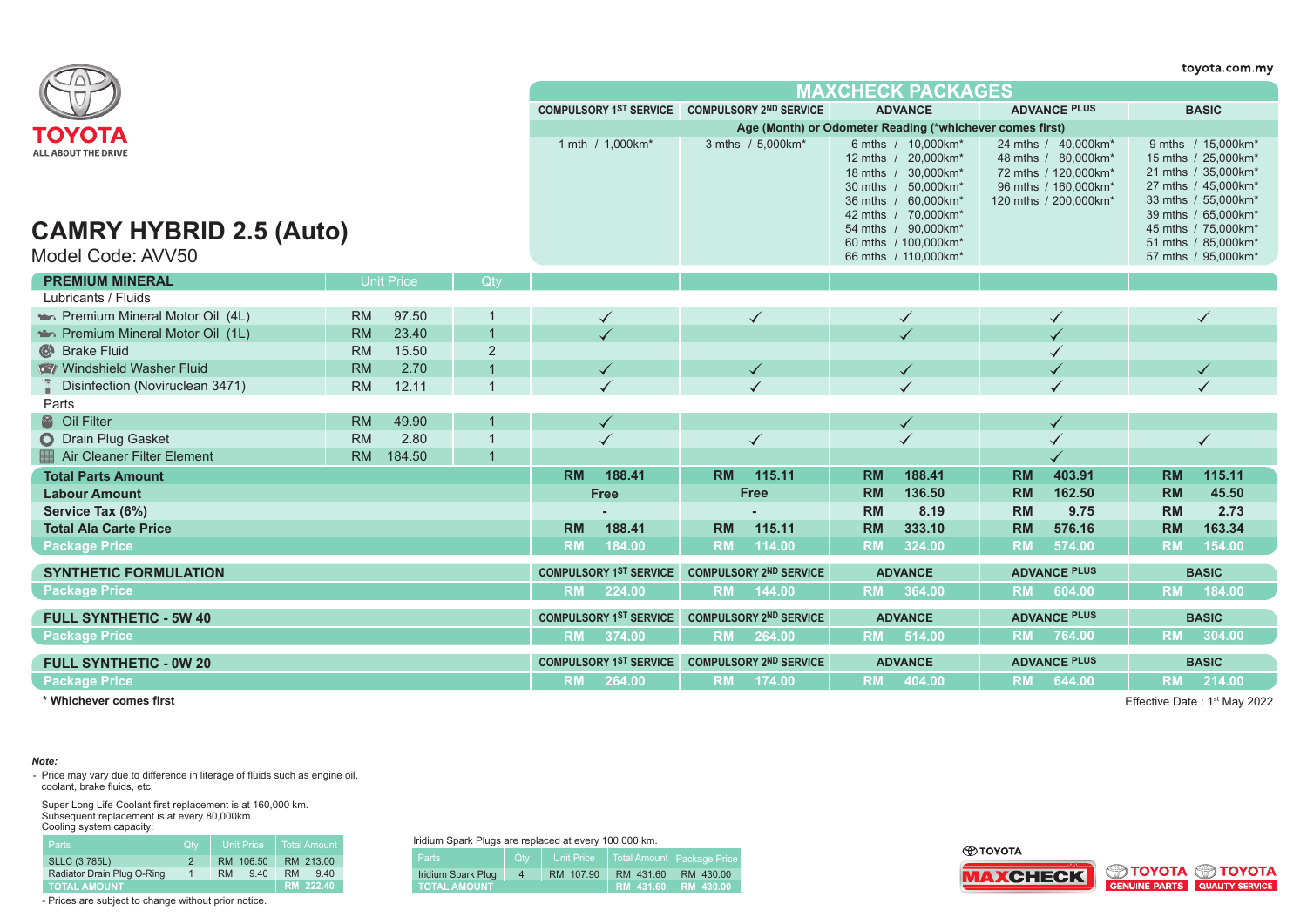|                                               |           |                   |                |           |                                                          |           |                               |           |                                                                                                                                                                                      |           |                                                                                                                     |           | toyota.com.my                                                                                                                                                                       |
|-----------------------------------------------|-----------|-------------------|----------------|-----------|----------------------------------------------------------|-----------|-------------------------------|-----------|--------------------------------------------------------------------------------------------------------------------------------------------------------------------------------------|-----------|---------------------------------------------------------------------------------------------------------------------|-----------|-------------------------------------------------------------------------------------------------------------------------------------------------------------------------------------|
|                                               |           |                   |                |           |                                                          |           |                               |           | <b>MAXCHECK PACKAGES</b>                                                                                                                                                             |           |                                                                                                                     |           |                                                                                                                                                                                     |
|                                               |           |                   |                |           | COMPULSORY 1ST SERVICE COMPULSORY 2ND SERVICE            |           |                               |           | <b>ADVANCE</b>                                                                                                                                                                       |           | <b>ADVANCE PLUS</b>                                                                                                 |           | <b>BASIC</b>                                                                                                                                                                        |
| ΤΟΥΟΤΑ                                        |           |                   |                |           | Age (Month) or Odometer Reading (*whichever comes first) |           |                               |           |                                                                                                                                                                                      |           |                                                                                                                     |           |                                                                                                                                                                                     |
| ALL ABOUT THE DRIVE<br><b>PRIUS 1.8 (CVT)</b> |           |                   |                |           | 1 mth / 1,000km*                                         |           | 3 mths / 5,000km*             |           | 6 mths / 10,000km*<br>12 mths / 20.000km*<br>18 mths / 30,000km*<br>30 mths / 50,000km*<br>36 mths / 60,000km*<br>42 mths / 70.000km*<br>54 mths / 90,000km*<br>60 mths / 100,000km* |           | 24 mths / 40,000km*<br>48 mths / 80.000km*<br>72 mths / 120,000km*<br>96 mths / 160,000km*<br>120 mths / 200,000km* |           | 9 mths / 15,000km*<br>15 mths / 25,000km*<br>21 mths / 35,000km*<br>27 mths / 45,000km*<br>33 mths / 55,000km*<br>39 mths / 65,000km*<br>45 mths / 75,000km*<br>51 mths / 85,000km* |
| Model Code: ZVW30                             |           |                   |                |           |                                                          |           |                               |           | 66 mths / 110,000km*                                                                                                                                                                 |           |                                                                                                                     |           | 57 mths / 95,000km*                                                                                                                                                                 |
| <b>PREMIUM MINERAL</b>                        |           | <b>Unit Price</b> | Qtv            |           |                                                          |           |                               |           |                                                                                                                                                                                      |           |                                                                                                                     |           |                                                                                                                                                                                     |
| Lubricants / Fluids                           |           |                   |                |           |                                                          |           |                               |           |                                                                                                                                                                                      |           |                                                                                                                     |           |                                                                                                                                                                                     |
| Premium Mineral Motor Oil (4L)                | <b>RM</b> | 97.50             | $\mathbf{1}$   |           | $\checkmark$                                             |           | $\checkmark$                  |           | $\checkmark$                                                                                                                                                                         |           |                                                                                                                     |           | $\checkmark$                                                                                                                                                                        |
| Strake Fluid                                  | <b>RM</b> | 15.50             | 3              |           |                                                          |           |                               |           |                                                                                                                                                                                      |           |                                                                                                                     |           |                                                                                                                                                                                     |
| Windshield Washer Fluid                       | <b>RM</b> | 2.70              | $\mathbf 1$    |           | $\checkmark$                                             |           | $\checkmark$                  |           | $\checkmark$                                                                                                                                                                         |           |                                                                                                                     |           | $\checkmark$                                                                                                                                                                        |
| Disinfection (Noviruclean 3471)               | <b>RM</b> | 12.11             |                |           |                                                          |           |                               |           |                                                                                                                                                                                      |           |                                                                                                                     |           |                                                                                                                                                                                     |
| Parts                                         |           |                   |                |           |                                                          |           |                               |           |                                                                                                                                                                                      |           |                                                                                                                     |           |                                                                                                                                                                                     |
| <sup>8</sup> Oil Filter                       | <b>RM</b> | 45.60             |                |           | ✓                                                        |           |                               |           | ✓                                                                                                                                                                                    |           |                                                                                                                     |           |                                                                                                                                                                                     |
| O Drain Plug Gasket                           | <b>RM</b> | 2.80              |                |           |                                                          |           |                               |           |                                                                                                                                                                                      |           |                                                                                                                     |           |                                                                                                                                                                                     |
| Air Cleaner Filter Element                    | <b>RM</b> | 180.70            | $\overline{1}$ |           |                                                          |           |                               |           |                                                                                                                                                                                      |           |                                                                                                                     |           |                                                                                                                                                                                     |
| <b>Total Parts Amount</b>                     |           |                   |                | <b>RM</b> | 160.71                                                   | <b>RM</b> | 115.11                        | <b>RM</b> | 160.71                                                                                                                                                                               | <b>RM</b> | 387.91                                                                                                              | <b>RM</b> | 115.11                                                                                                                                                                              |
| <b>Labour Amount</b>                          |           |                   |                |           | <b>Free</b>                                              |           | <b>Free</b>                   | <b>RM</b> | 123.50                                                                                                                                                                               | <b>RM</b> | 149.50                                                                                                              | <b>RM</b> | 45.50                                                                                                                                                                               |
| Service Tax (6%)                              |           |                   |                |           |                                                          |           |                               | <b>RM</b> | 7.41                                                                                                                                                                                 | <b>RM</b> | 8.97                                                                                                                | <b>RM</b> | 2.73                                                                                                                                                                                |
| <b>Total Ala Carte Price</b>                  |           |                   |                | <b>RM</b> | 160.71                                                   | <b>RM</b> | 115.11                        | <b>RM</b> | 291.62                                                                                                                                                                               | <b>RM</b> | 546.38                                                                                                              | <b>RM</b> | 163.34                                                                                                                                                                              |
| <b>Package Price</b>                          |           |                   |                | <b>RM</b> | 154.00                                                   | <b>RM</b> | 114.00                        | <b>RM</b> | 284.00                                                                                                                                                                               | <b>RM</b> | 544.00                                                                                                              | <b>RM</b> | 154.00                                                                                                                                                                              |
| <b>SYNTHETIC FORMULATION</b>                  |           |                   |                |           | <b>COMPULSORY 1ST SERVICE</b>                            |           | <b>COMPULSORY 2ND SERVICE</b> |           | <b>ADVANCE</b>                                                                                                                                                                       |           | <b>ADVANCE PLUS</b>                                                                                                 |           | <b>BASIC</b>                                                                                                                                                                        |
| <b>Package Price</b>                          |           |                   |                | <b>RM</b> | 184.00                                                   | <b>RM</b> | 144.00                        | <b>RM</b> | 314.00                                                                                                                                                                               | <b>RM</b> | 574.00                                                                                                              | <b>RM</b> | 184.00                                                                                                                                                                              |
| <b>FULL SYNTHETIC - 5W 40</b>                 |           |                   |                |           | <b>COMPULSORY 1ST SERVICE</b>                            |           | <b>COMPULSORY 2ND SERVICE</b> |           | <b>ADVANCE</b>                                                                                                                                                                       |           | <b>ADVANCE PLUS</b>                                                                                                 |           | <b>BASIC</b>                                                                                                                                                                        |
| <b>Package Price</b>                          |           |                   |                | <b>RM</b> | 304.00                                                   | <b>RM</b> | 264.00                        | <b>RM</b> | 434.00                                                                                                                                                                               | <b>RM</b> | 694.00                                                                                                              | <b>RM</b> | 304.00                                                                                                                                                                              |
| <b>FULL SYNTHETIC - 0W 20</b>                 |           |                   |                |           | <b>COMPULSORY 1ST SERVICE</b>                            |           | <b>COMPULSORY 2ND SERVICE</b> |           | <b>ADVANCE</b>                                                                                                                                                                       |           | <b>ADVANCE PLUS</b>                                                                                                 |           | <b>BASIC</b>                                                                                                                                                                        |
| <b>Package Price</b>                          |           |                   |                | <b>RM</b> | 214.00                                                   |           | RM 174.00                     |           | RM 344.00                                                                                                                                                                            | <b>RM</b> | 604.00                                                                                                              | <b>RM</b> | 214.00                                                                                                                                                                              |
|                                               |           |                   |                |           |                                                          |           |                               |           |                                                                                                                                                                                      |           |                                                                                                                     |           |                                                                                                                                                                                     |

Effective Date : 1st May 2022

# *Note:*

- Price may vary due to difference in literage of fluids such as engine oil, coolant, brake fluids, etc.

Super Long Life Coolant first replacement is at 160,000 km. Subsequent replacement is at every 80,000km. Cooling system capacity:

| <b>Parts</b>               | Qtv         | <b>Unit Price</b>  | <b>Total Amount</b> |
|----------------------------|-------------|--------------------|---------------------|
| <b>SLLC (3.785L)</b>       | 1           | 106.50<br>RM.      | RM 106.50           |
| SLLC (1L)                  | 1           | 31 90<br><b>RM</b> | 31 90<br><b>RM</b>  |
| Radiator Drain Plug O-Ring | $\mathbf 1$ | 9.40<br><b>RM</b>  | <b>RM</b><br>940    |
| <b>TOTAL AMOUNT</b>        |             |                    | RM 147.80           |

- Prices are subject to change without prior notice.

Iridium Spark Plugs are replaced at every 100,000 km.

| INGULI OPAIN FIUYS ALC ICPIACCU ALCYCLY TUU, UUU NIII. |                |     |                   |           |                            |  |  |  |
|--------------------------------------------------------|----------------|-----|-------------------|-----------|----------------------------|--|--|--|
| <b>Parts</b>                                           | <b>Qtv</b>     |     | <b>Unit Price</b> |           | Total Amount Package Price |  |  |  |
| Iridium Spark Plug                                     | $\overline{4}$ | RM. | 89.30             | RM 357.20 | RM 350.00                  |  |  |  |
| <b>TOTAL AMOUNT</b>                                    |                |     |                   |           | RM 357.20 RM 350.00        |  |  |  |

⊕тоүотд